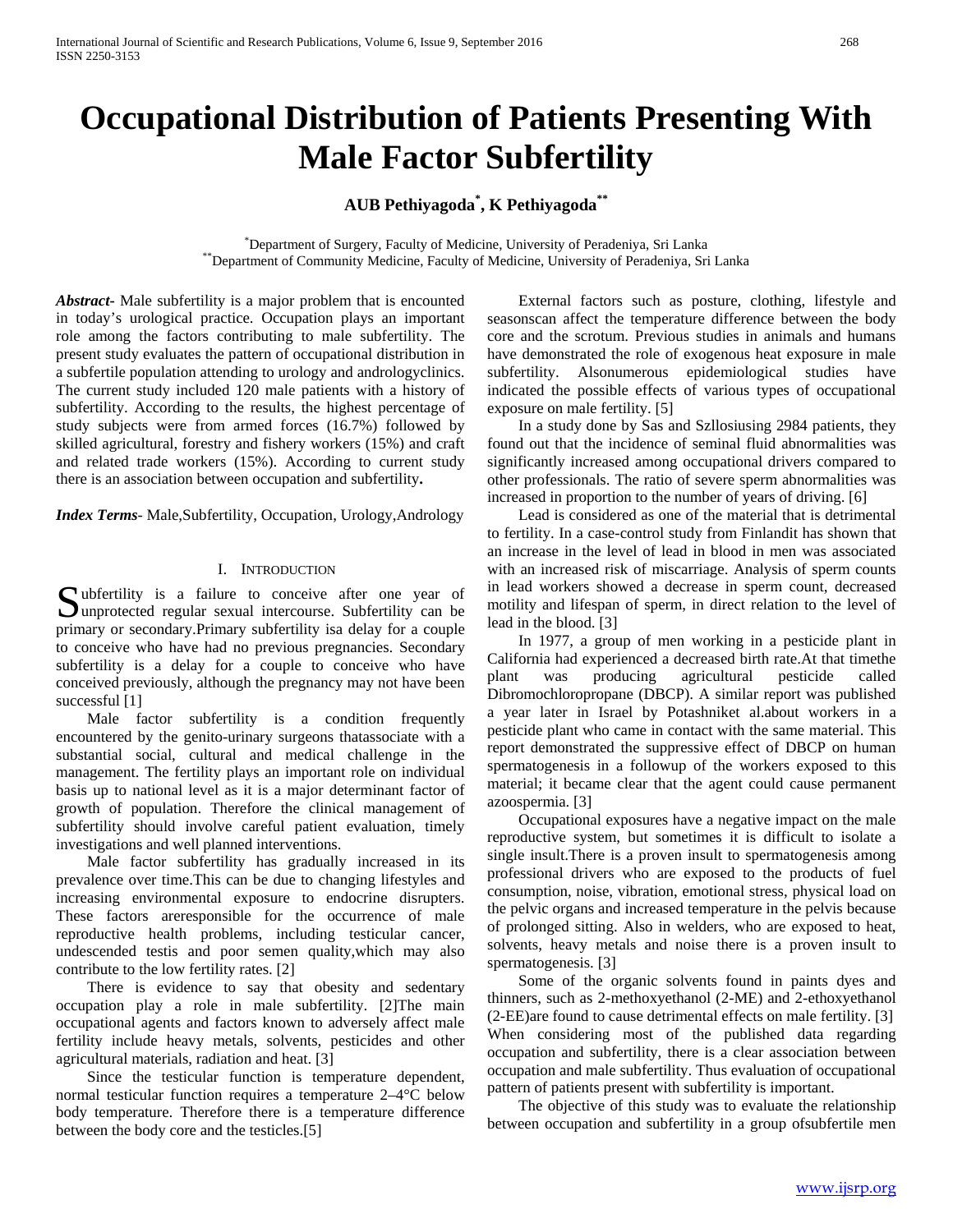present to urology and andrology clinics, Teaching hospital Peradeniya, Sri Lanka.

carried out using 20.0 version of the statistical package for the social sciences (SPSS).

## II. PATIENTS AND METHOD

 The study was conducted as a descriptive observational study by the Department of Surgery, Faculty of Medicine, University of Peradeniya, Sri Lanka.Male patients who presented urology and andrology clinics, Teaching Hospital Peradeniyafrom January 2005 to December 2011 with a history of subfertility fortwo or more than two years were included in the study. For all the patients seminal fluid analyses were performed. The epidemiological data including occupation and relevant factor in the history were recorded. The patients who have done same occupations for more than two years were enrolled in study. The occupation of each individual was categorized according to standard international classification of occupations. Percentages of patients with subfertility doing each occupation were calculated. The occupational distribution of subfertilepatients was compared with the occupational distribution of general Sri Lankan population. Analysis was

### III. RESULTS

 There were 120 male patients between ages 24-48 years with a mean age of 34.26years (SD 5.14). Of the study population 92.5% had primary subfertility and 8% had secondary subfertility

 Among the study subjects highest percentage of subjects were from the occupational category armed forces occupations which accounted for 16.7% of the study population, and there were no subjects from the occupational category of managers, senior officials and legislators. There were 10.0% professionals, 5.8% technicians and associate professionals, 8.3% clerks and clerical support workers, 5.8% service and sales workers, 15.0% skilled agricultural forestry and fishery workers, 15.0% craft related trade workers, 10.8% plant and machine operators and assemblers and 12.5% elementary occupations(Table2)(Graph1)

Table2. Percentage of each occupational categories presenting with subfertility

|       |                                                   | Frequency (n) | Percentage % |
|-------|---------------------------------------------------|---------------|--------------|
|       | Armed forces occupations                          | 20            | 16.7         |
|       | Clerks and clerical support workers               | 10            | 8.3          |
|       | Craft and related trade workers                   | 18            | 15.0         |
|       | Elementary occupations                            | 15            | 12.5         |
|       | Plant and machine operators and assemblers        | 13            | 10.8         |
|       | <b>Professionals</b>                              | 12            | 10.0         |
|       | Service and sales workers                         |               | 5.8          |
|       | Skilled agricultural forestry and fishery workers | 18            | 15.0         |
|       | Technicians and associate professionals           |               | 5.8          |
| Total |                                                   | 120           | 100.0        |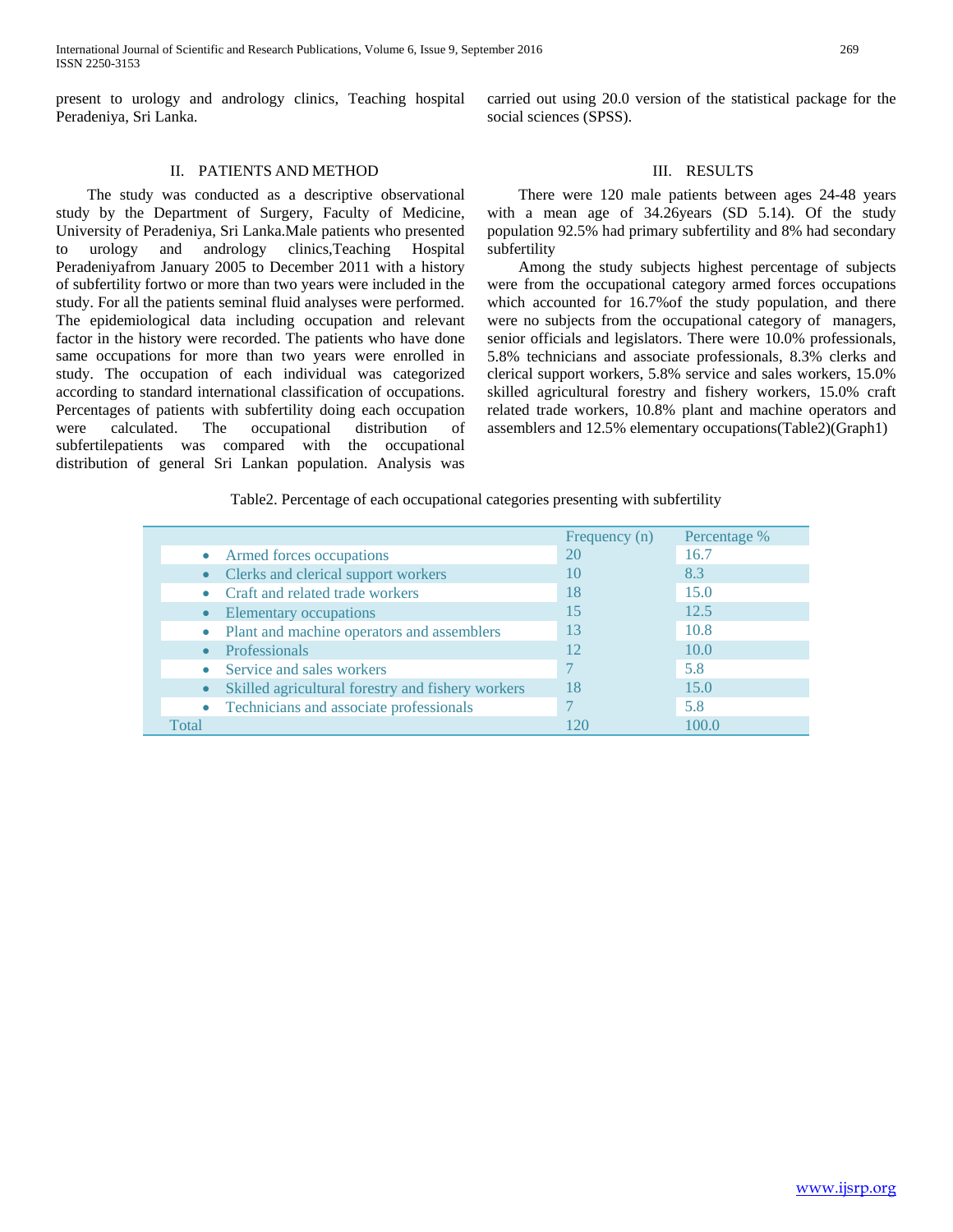

**Graph1**.Percentage of subfertile males in each occupational category

 The following table shows the occupational categories according to Sri Lankanstandard classification of occupations in 2011[12]. The employed population by occupation category in general Sri Lankan population was obtained by annual publication of Sri Lankanlabourforce survey annual report in 2014 by census and statistics department of Sri Lanka. [13] In the same time it presents the percentage population that occupy each occupational category in general Sri Lankan population and study population of patients presented with subfertility (Table3).(Graph2)

**Table3. The percentage population of each occupational category in general Sri Lankan population and study population of patients presented with subfertility.**

| <b>Occupational category</b>                | in<br>$\frac{6}{10}$<br><b>General</b><br>population | $\frac{0}{0}$<br>in<br>patients<br>with<br>subfertility |  |  |
|---------------------------------------------|------------------------------------------------------|---------------------------------------------------------|--|--|
| senior officials<br>and<br><b>Managers,</b> | 4.5                                                  | 0                                                       |  |  |
| legislators                                 |                                                      |                                                         |  |  |
| <b>Professionals</b>                        | 6.4                                                  | 10                                                      |  |  |
| <b>Technicians</b><br>and<br>associate      | 5.9                                                  | 5.8                                                     |  |  |
| professionals                               |                                                      |                                                         |  |  |
| Clerks<br>clerical<br>and<br>support        | 4.3                                                  | 8.3                                                     |  |  |
| workers                                     |                                                      |                                                         |  |  |
| <b>Service and sales workers</b>            | 11.8                                                 | 5.8                                                     |  |  |
| Skilled agricultural, forestry and          | 20.2                                                 | 15                                                      |  |  |
| fishery workers                             |                                                      |                                                         |  |  |
| <b>Craft and related trade workers</b>      | 17.2                                                 | 15                                                      |  |  |
| Plant and machine operators, and            | 8.3                                                  | 10.8                                                    |  |  |
| assemblers                                  |                                                      |                                                         |  |  |
| <b>Elementary occupations</b>               | 20.9                                                 | 12.5                                                    |  |  |
| <b>Armed forces occupations</b>             | 0.4                                                  | 16.7                                                    |  |  |
| Total                                       | <b>100</b>                                           | 100                                                     |  |  |

 In general population highest percentage of people were engaged in occupational category of elementary occupations. In our study 12.5% of study subjects were from that occupation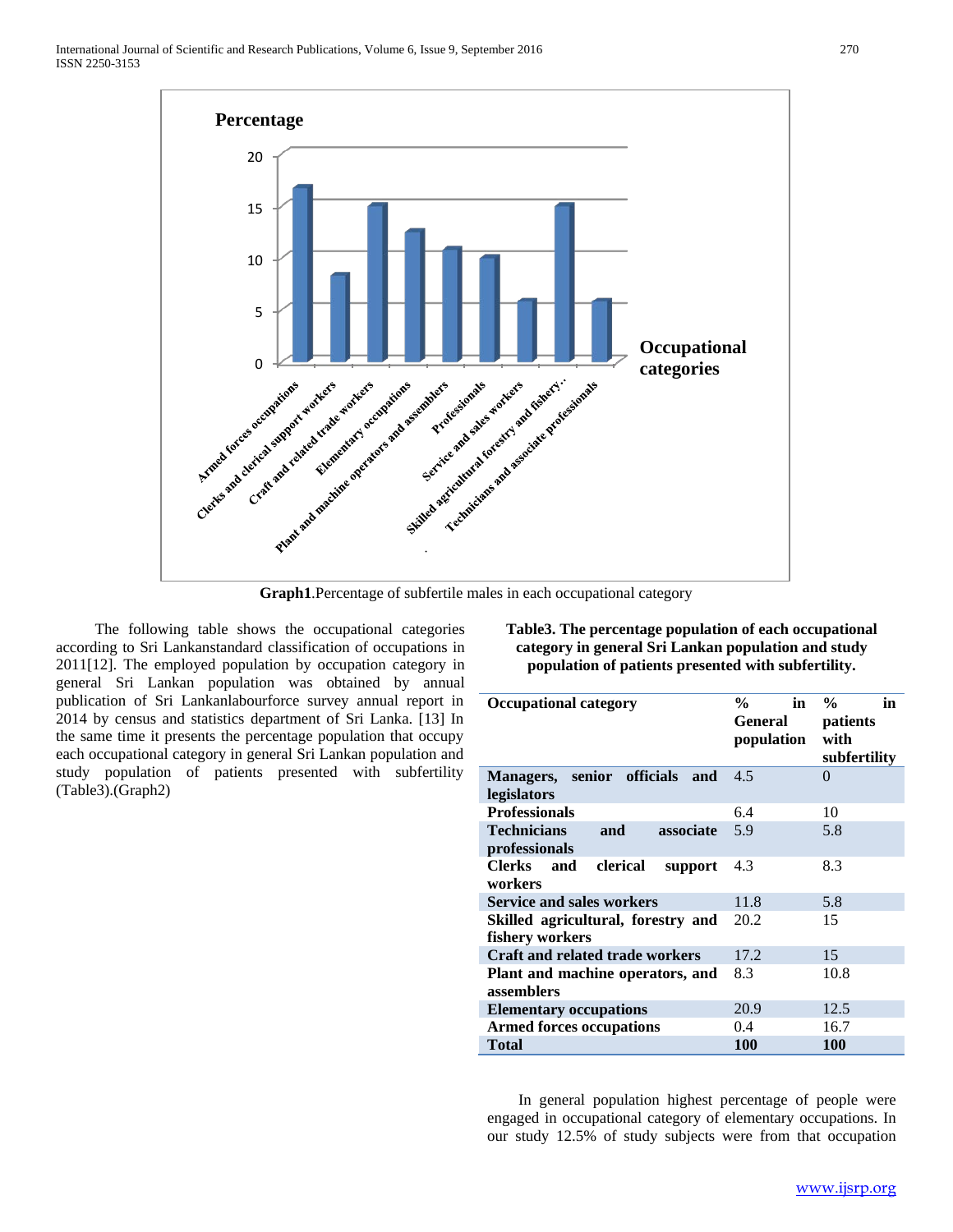category. Highest percentage of study subjects were from armed forces occupations which include 16.7% of subjects, in general population only 0.4% of people were engaged in armed forces. There were no study subjects from the category managers, senior officials and legislators whereas in general population that category consists of 4.5% of population.



**Graph2**.The percentage population of each occupational category in general Sri Lankan population and study population of patients presented with subfertility

# IV. DISCUSSION

 Workers are exposed to a number of harmful physical, chemical and psychological factors in their working environment.[7] During recent years the effect of these factors on fertility have drawn the attention of a number of researchers throughout the world. A number of reports concerning this have been published. However, InSri Lanka a limited number of studies have been conducted on the problem of infertility. This study was undertaken with the goal of gaining an understanding of the patternof occupation and subfertility inmale patients presented to urology and andrology clinics, Teaching Hospital Peradeniya over 6years period.

 Inthe current study majority of subfertile males were from the occupational category armed forces, even though the lowest percentage of general population was engaged in this occupational category. This can be due to various risk factors including physical separation and exposure to heat (traveling in armoredvehicles, wearing the tight uniforms)

 Similarly in a study done by Qudsia Nawaz et al. using 232 couples,theyconcluded that incidence of subfertility in military couples is high and it can be attributed to military deployments and lifestyle. [9] Also in a study conducted by Velez de la Calle et al. to investigate subfertility risk factors in a French military population, they found that heat exposure is an independent risk factor for male infertility. [8]

 Impaired fertility among agricultural workers has been shown in numerous studies in the pastand it is associated with exposure to pesticides.[3] In contrast in a study done by Thonneau et al., in 1999 using 362 French rural workers, 449 Danish farmers and 121 Danish greenhouse workers exposed to pesticides, they concluded thatthere is no relation between fertility and male exposure to pesticides. In current study skilled agricultural, forestry and fishery workers accounted for 15% of study subjects. [10]

 Numerous studies have been shown reduced fertility among drivers. Sas and Szollosi (1979) found that 291 (9.4%) of the 2984 patients consulting for infertility in Hungary were professional drivers, whereas this occupation accounted for only